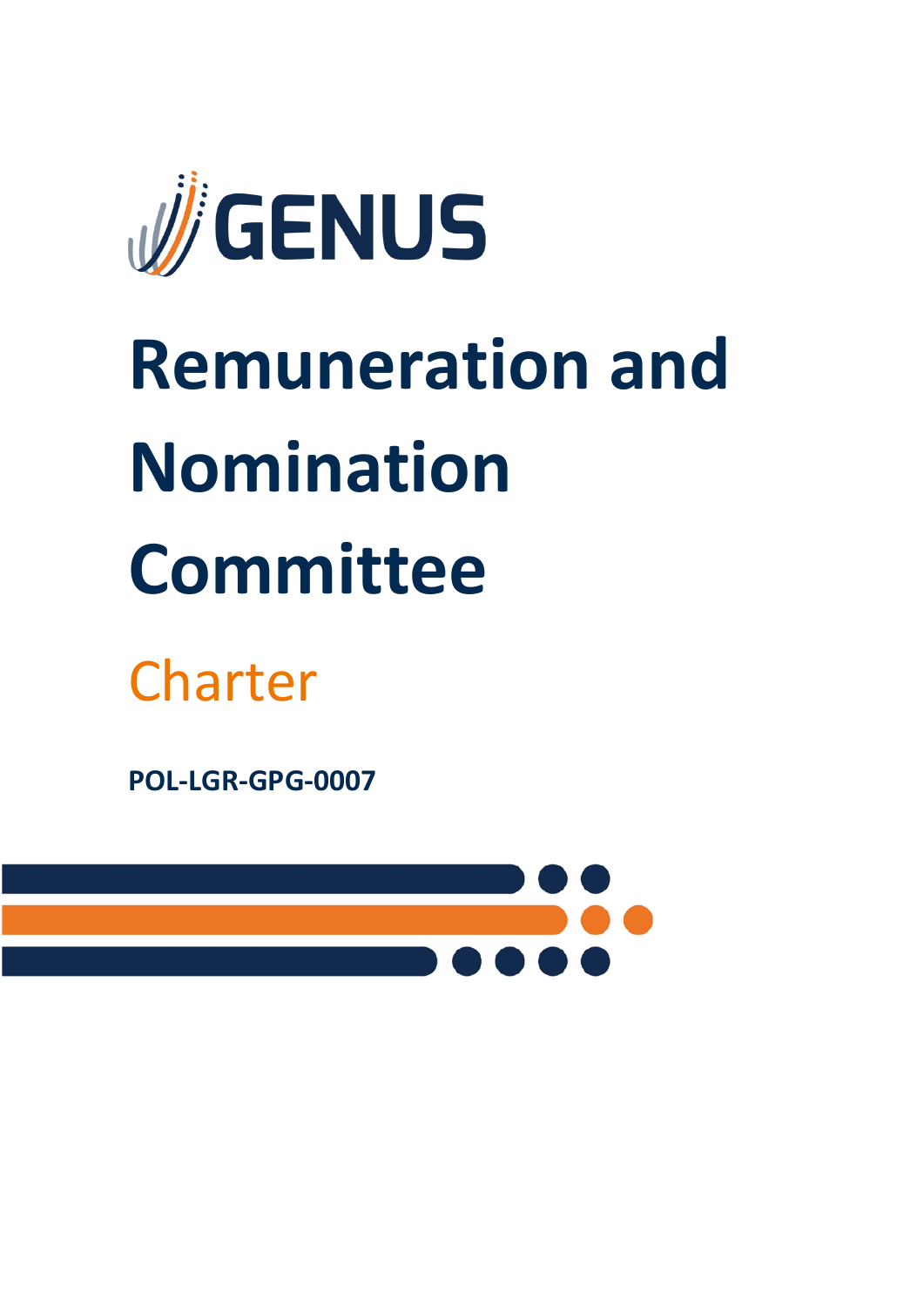

# **Table of Contents**

| 1.                |      |  |  |  |  |  |  |
|-------------------|------|--|--|--|--|--|--|
| 2.                |      |  |  |  |  |  |  |
| 3.                |      |  |  |  |  |  |  |
| 4.                |      |  |  |  |  |  |  |
|                   | 4.1  |  |  |  |  |  |  |
| 4.2<br>4.3<br>4.4 |      |  |  |  |  |  |  |
|                   |      |  |  |  |  |  |  |
|                   |      |  |  |  |  |  |  |
|                   | 4.5  |  |  |  |  |  |  |
|                   | 4.6  |  |  |  |  |  |  |
|                   | 4.7  |  |  |  |  |  |  |
| 5.                |      |  |  |  |  |  |  |
| 6.                |      |  |  |  |  |  |  |
| 7.                |      |  |  |  |  |  |  |
| 8.                |      |  |  |  |  |  |  |
| 9.                |      |  |  |  |  |  |  |
| 10.               |      |  |  |  |  |  |  |
| 11.               |      |  |  |  |  |  |  |
|                   | 11.1 |  |  |  |  |  |  |
|                   | 11.2 |  |  |  |  |  |  |
|                   |      |  |  |  |  |  |  |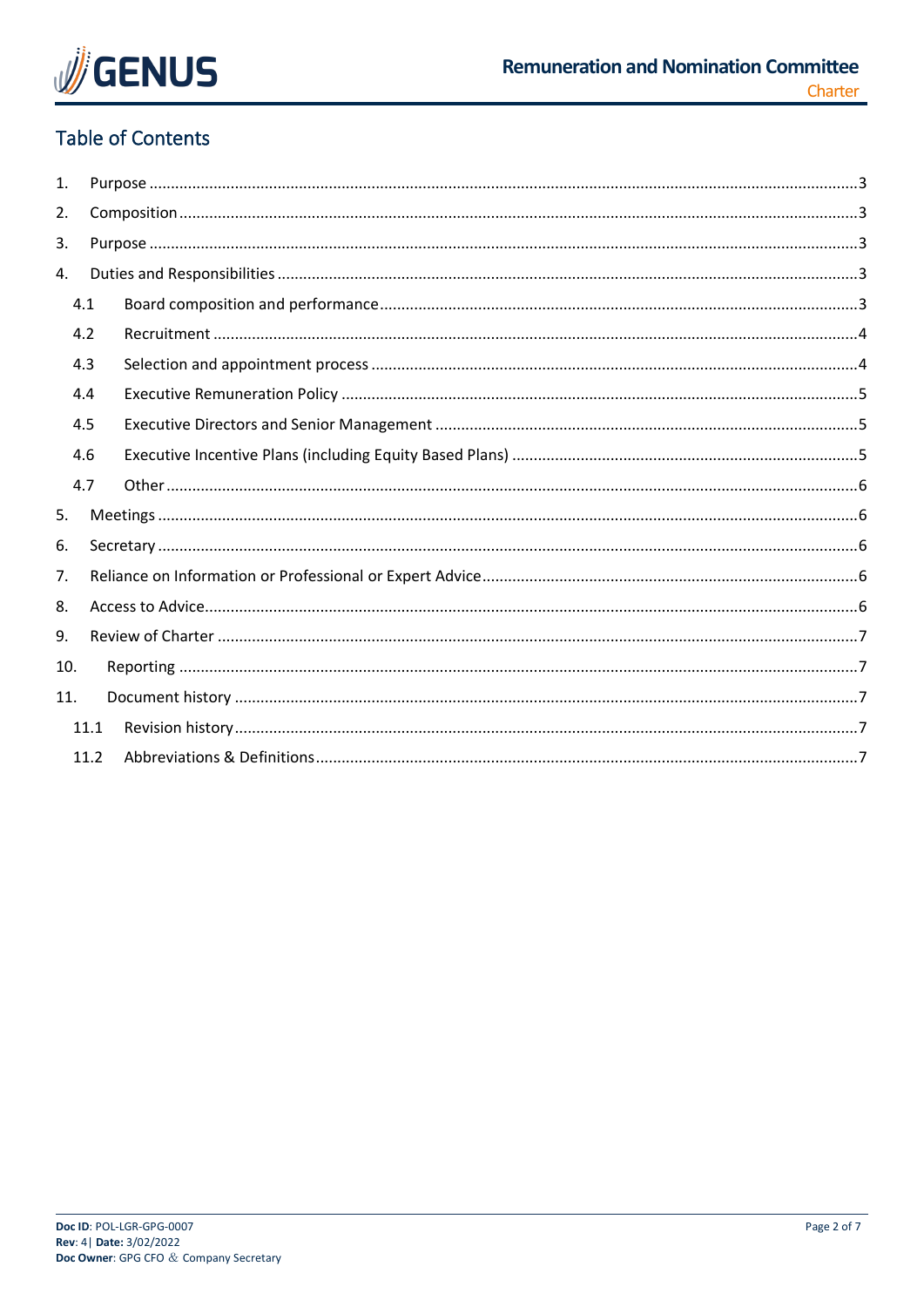

# <span id="page-2-0"></span>**1.** Purpose

The role of the Remuneration and Nomination Committee is to assist the Board in monitoring and reviewing any matters of significance affecting the Company's remuneration and nomination policies and practices which enable it to attract and retain senior management of the Company (comprising the Managing Director, and such other individuals as the Committee determines from time to time (**Senior Management**)) and appropriately align their interests with those of key stakeholders. This Charter defines the Remuneration Committee's function, composition, mode of operation, authority, and responsibilities

# <span id="page-2-1"></span>**2.** Composition

The Board will strive to adhere to the following composition requirements for the Committee where at all possible. However, the Board acknowledges that the composition of the Board may not allow adherence to the following composition requirements from time to time.

- The Committee shall comprise at least three Directors, the majority being independent non-executive Directors.
- The Committee will be chaired by an independent Director who will be appointed by the Board.
- The Board may appoint such additional non-executive Directors to the Committee or remove and replace members of the Committee by resolution.

### <span id="page-2-2"></span>**3.** Purpose

The primary purpose of the Committee is to support and advise the Board in fulfilling its responsibilities to shareholders by:

- reviewing and approving the executive remuneration policy to enable the Company to attract and retain executives and Directors who will create value for shareholders;
- ensuring that the executive remuneration policy demonstrates a clear relationship between key executive performance and remuneration;
- recommending to the Board the remuneration of executive Directors;
- fairly and responsibly rewarding executives having regard to the performance of the Group, the performance of the executive and the prevailing remuneration expectations in the market;
- reviewing the Company's recruitment, retention and termination policies and procedures for senior management;
- reviewing and approving the remuneration of direct reports to the Managing Director, and as appropriate other senior executives; and
- reviewing and approving any equity-based plans and other incentive schemes.

# <span id="page-2-3"></span>**4.** Duties and Responsibilities

#### <span id="page-2-4"></span>4.1 Board composition and performance

The Committee is responsible for assisting the Board in discharging its responsibilities in relation to Board composition and performance, including responsibilities in relation to:

- the appropriate size, composition and diversity of the Board;
- the appropriate criteria (necessary and desirable skills and experience) for appointment of directors;
- recommendations for the appointment, composition, re-election and removal of directors;
- recommendations for the composition of Board committees;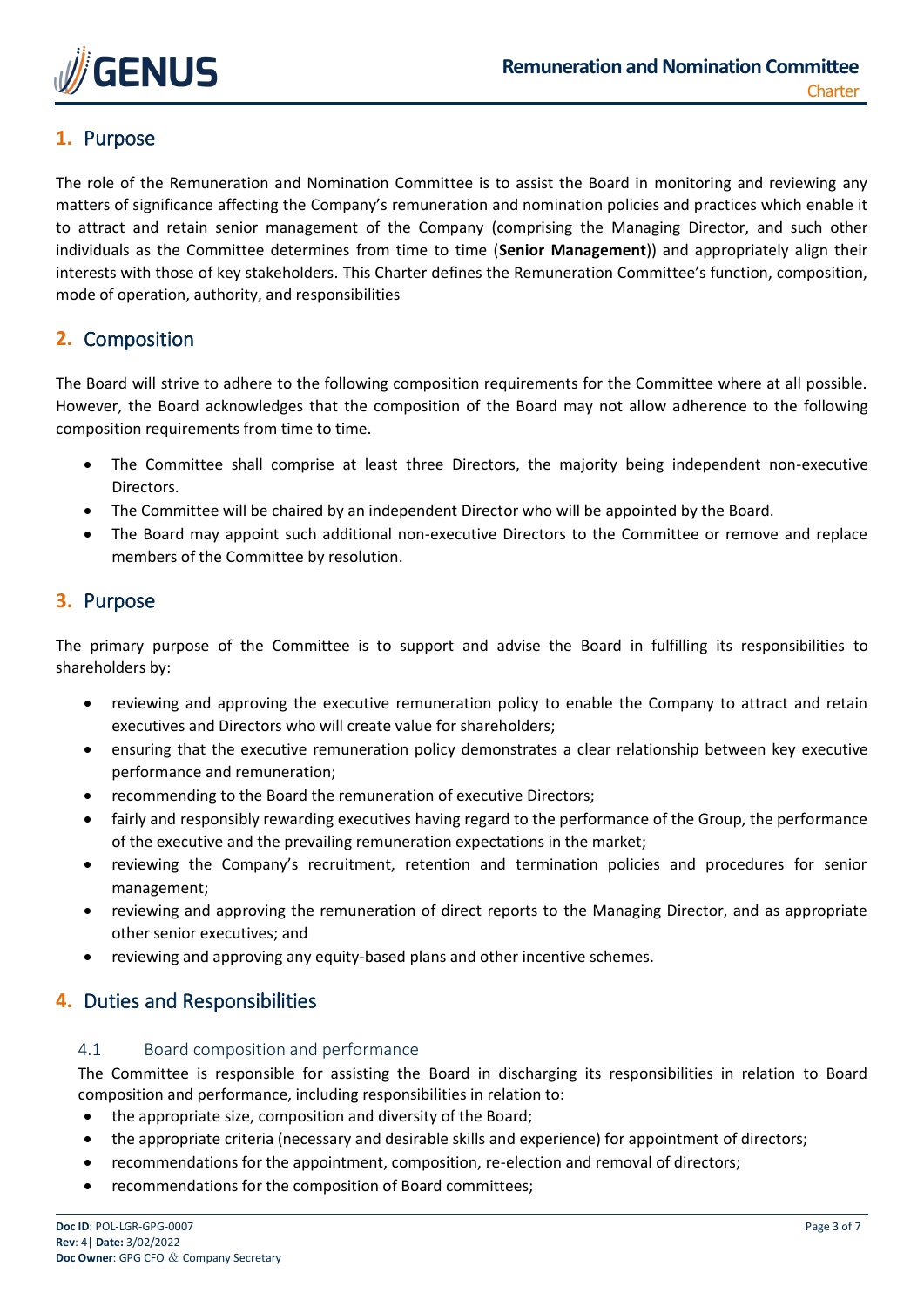

- the terms and conditions of appointment to and retirement from the Board;
- ensuring that an effective induction process is in place for newly appointed directors (including, where appropriate, training on key accounting matters and on the responsibilities of directors in relation to the Company's financial statements) and review of those induction procedures;
- regularly assessing whether the Directors as a group have the skills, knowledge and experience to deal with new and emerging business and governance issues;
- ensuring that continuing Directors are provided with appropriate professional development opportunities to develop and maintain the skills and knowledge needed to perform their role as a director effectively;
- the evaluation of the Board's performance; of the Board, its committees and Directors;
- appointing, reviewing the performance of, remunerating and replacing the chair of the Board;
- the time Non-Executive Directors are expected to devote to the Company's affairs and whether Directors are meeting that requirement; and
- review of development and succession plans for Directors and Senior Management.

#### <span id="page-3-0"></span>4.2 Recruitment

The Committee is responsible for assisting the Board in discharging its responsibilities in relation to recruitment of Directors and Senior Management, including:

- undertaking appropriate checks (including as to the person's character, experience, education, criminal record and bankruptcy history) before appointing a Director or Senior Manager; and
- ensuring the Company enters into a written agreement setting out the appointment terms with the individual personally (except where a bona fide professional services firm is being engaged on an outsourced basis, in which case, the agreement may be with that entity).

#### <span id="page-3-1"></span>4.3 Selection and appointment process

In searching for and selecting new Directors for the Board, the Committee may adopt certain criteria to make recommendations to the Board, including the candidate's background, experience, professional skills, personal qualities, gender, capability of the candidate to devote the necessary time and commitment to the role, potential conflicts of interest and independence and whether their skills and experience will complement the existing Board.

With respect to the selection of candidates for the Board:

- the Committee will develop a Board skills matrix to identify any 'gaps' in the skills and experience of the directors on the Board, and if thought appropriate, will implement such a matrix and disclose it in the Company's annual report;
- the Committee will take into consideration the Company's Diversity Policy in selecting new directors for the Board.
- the Committee will obtain assistance from professional intermediaries to identify and assess the suitability of Board candidates;
- the Committee will undertake appropriate checks in respect of each candidate;
- the names of candidates submitted for election or re-election as directors at a shareholder meeting should be accompanied in the notice of meeting by all material information in its possession relevant to a decision on whether or not to elect or re-elect a director, including:
	- a. confirmation that the Company has conducted appropriate checks into the candidate's background and experience and if those checks have revealed any information of concern, that information;
	- b. biographical details, including skills, experience, competencies and qualifications and information sufficient to enable an assessment of the independence of the candidate;
	- c. a statement by the Board as to whether it supports the nomination of the proposed candidate(s) and a summary of the reasons why;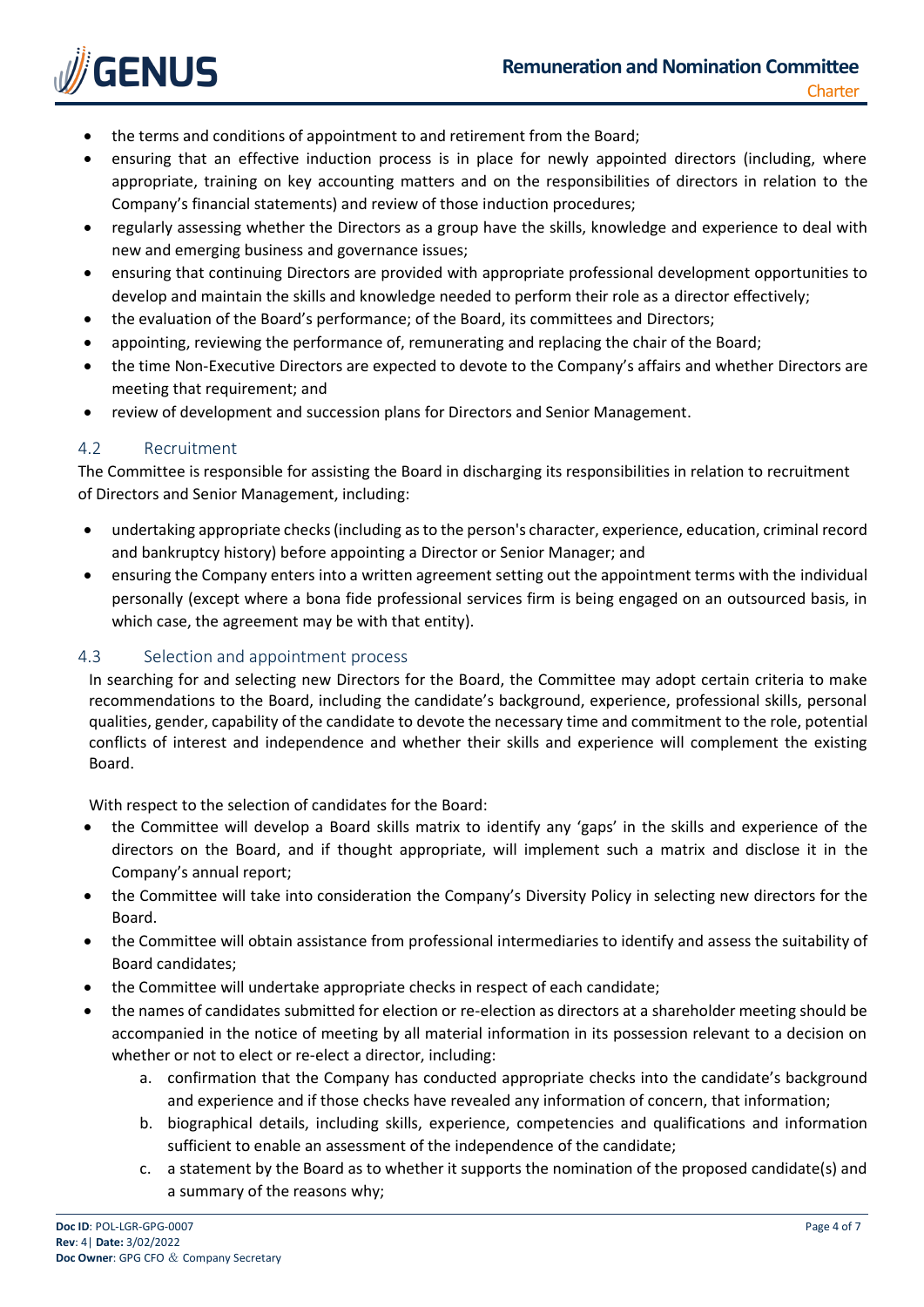

- d. details of relationships between:
	- i. the candidate and the Company; and
	- ii. the candidate and Directors of the Company;
- e. directorships held;
- f. particulars of other positions which involve significant time commitments;
- g. any interests, positions, associations or relationships that might influence, or reasonably be perceived to influence, in a material respect that candidate's capacity to bring independent judgement on matters before the Board;
- h. the term of office currently served by any director subject to re-election; and
- i. any other particulars required by law.

#### <span id="page-4-0"></span>4.4 Executive Remuneration Policy

The Executive Remuneration Policy is to review and approve the Group's recruitment, retention and termination policies and procedures for senior executives to enable the Company to attract and retain executives and Directors who can create value for shareholders.

- Review the on-going appropriateness and relevance of the executive remuneration policy and other executive benefit programs.
- Ensure that remuneration policies fairly and responsibly reward executives having regard to the performance of the Company, the performance of the executive and prevailing remuneration expectations in the market.

#### <span id="page-4-1"></span>4.5 Executive Directors and Senior Management

The Executive Directors and Senior Management shall consider and make recommendations to the Board on the remuneration for each executive Director (including base pay, incentive payments, equity awards, retirement rights, service contracts) having regard to the executive remuneration policy.

- Review and approve the proposed remuneration (including incentive awards, equity awards and service contracts) for the direct reports of the Managing Director. As part of this review the Committee will oversee an annual performance evaluation of the senior executive team. This evaluation is based on specific criteria, including the business performance of the Company and its subsidiaries, whether strategic objectives are being achieved and the development of management and personnel.
- Approve changes to the remuneration or contract terms of executive Directors and direct reports to the Managing Director.
- Approve termination payments to executive Directors or direct reports to the Managing Director. Termination payments to other departing executives should be reported to the Committee at its next meeting.

#### <span id="page-4-2"></span>4.6 Executive Incentive Plans (including Equity Based Plans)

The Executive Incentive Plans shall review and approve the design of any executive incentive plans (Plans).

- Review and approve any Plans that may be introduced in the light of legislative, regulatory and market developments.
- For each Plan, determine each year whether awards will be made under that Plan.
- Review and approve total proposed awards under each Plan.
- In addition to considering awards to executive Directors and direct reports to the Managing Director, review and approve proposed awards under each Plan on an individual basis for executives as required under the rules governing each Plan or as determined by the Committee.
- Review, approve and keep under review performance hurdles for each Plan.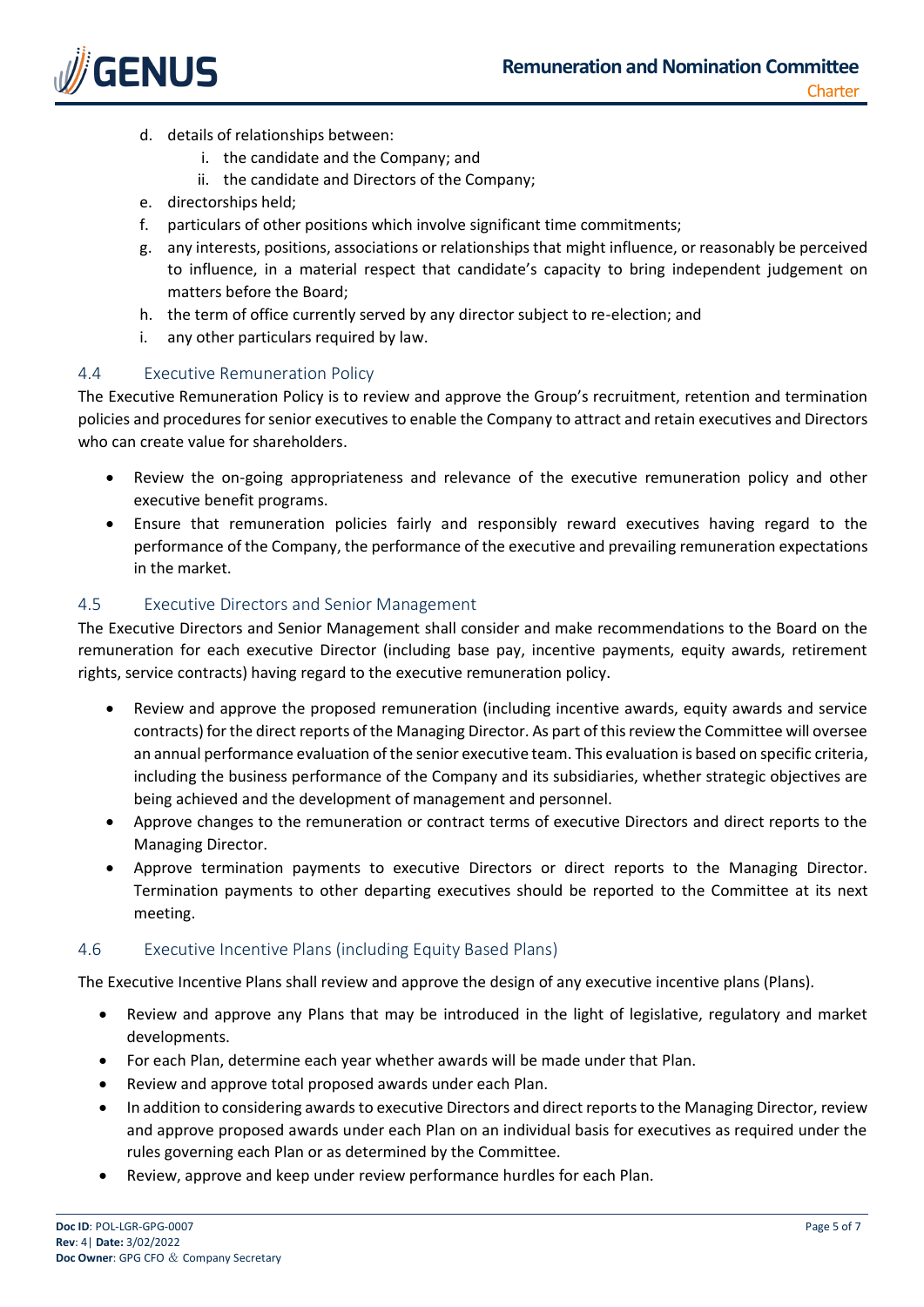

• Review, manage and disclose the policy (if any) under which participants to a Plan may be permitted (at the discretion of the Company) to enter into transactions (whether through the use of derivatives or otherwise) which limit the economic risk of participating in the Plan.

<span id="page-5-0"></span>4.7 Other

The Committee shall perform other duties and activities that it or the Board considers appropriate.

#### <span id="page-5-1"></span>**5.** Meetings

The Committee will meet at least once per year and additionally as circumstances may require.

- Meetings are called by the Secretary as directed by the Board or at the request of the Chairman of the Committee.
- A quorum shall comprise any two members of the Committee. In the absence of the Committee Chairman or appointed delegate, the members shall elect one of their members as Chairman.
- Where deemed appropriate by the Chairman of the Committee, meetings and subsequent approvals may be held or concluded by way of a circular written resolution or a conference call.
- Decisions will be based on a majority of votes with the Chairman having the casting vote.
- The Committee may invite any executive management team members or other individuals, including external third parties, to attend meetings of the Committee, as they consider appropriate.

#### <span id="page-5-2"></span>**6.** Secretary

The Company Secretary or their nominee shall be the Secretary of the Committee and shall attend meetings of the Committee as required.

• The Secretary will be responsible for keeping the minutes of meeting of the Committee and circulating them to Committee members and to the other members of the Board.

#### <span id="page-5-3"></span>**7.** Reliance on Information or Professional or Expert Advice

Each member of the Committee is entitled to rely on information, or professional or expert advice, to the extent permitted by law, given or prepared by:

- an employee of the Group whom the member believes on reasonable grounds to be reliable and competent in relation to the matters concerned;
- a professional adviser or expert in relation to matters that the member believes on reasonable grounds to be within the person's professional or expert competence; or
- another Director or officer of the Group in relation to matters within the Director's or officer's authority.

# <span id="page-5-4"></span>**8.** Access to Advice

Members of the Committee have rights of access to the books and records of the Company to enable them to discharge their duties as Committee members, except where the Board determines that such access would be adverse to the Company's interests.

• The Committee may consult independent experts to assist it in carrying out its duties and responsibilities. Any costs incurred as a result of the Committee consulting an independent expert will be borne by the Company.